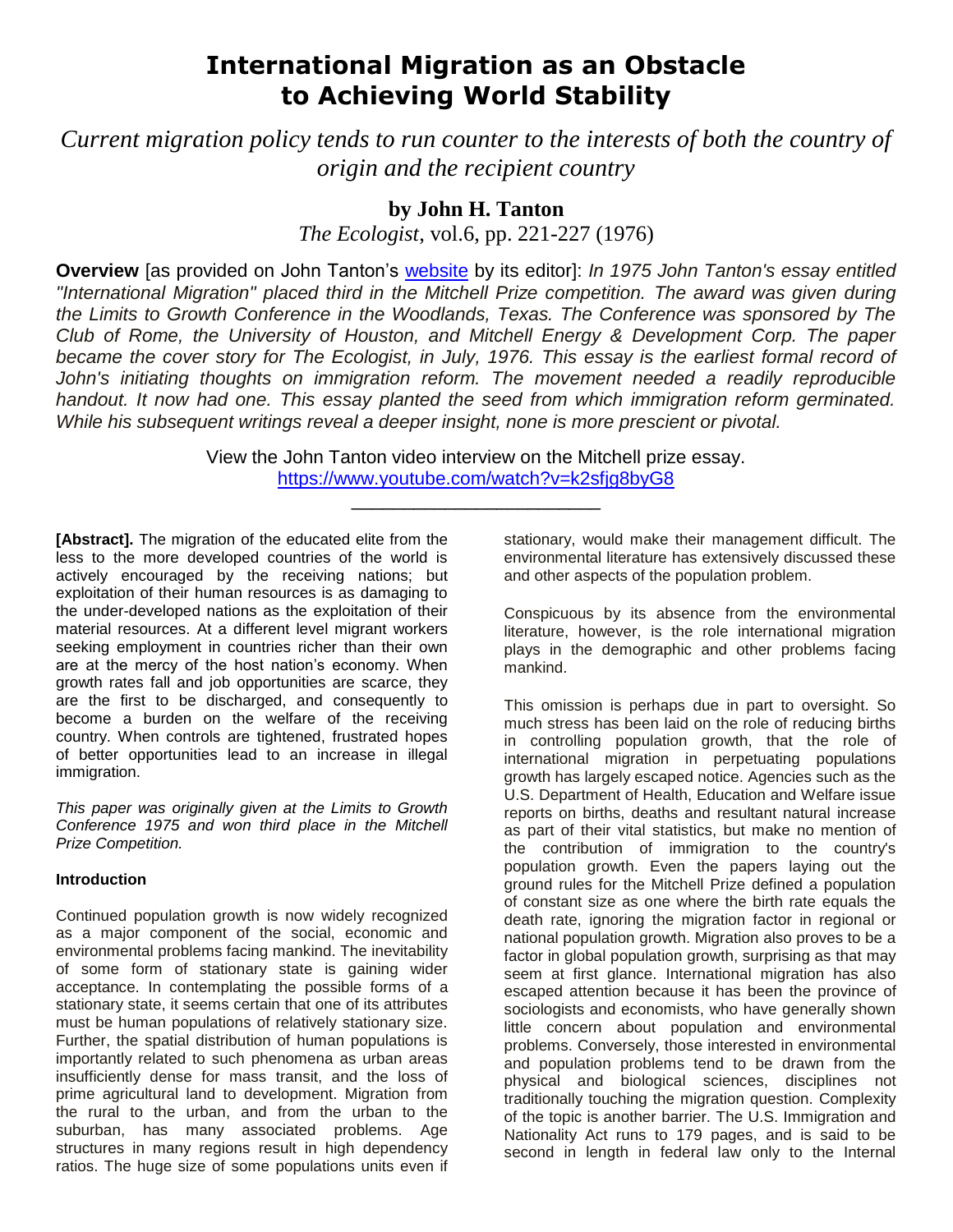#### Revenue Code.

Fear may well be another factor suppressing the discussion of international migration in environmental (and other) circles. I have often encountered otherwise thinking people who reject out of hand the consideration of immigration questions, as being too sensitive or controversial. This visceral reaction is understandable, as most of us have immigrant roots, and we feel compromised. It is, however, no more inconsistent for the offspring of immigrants to consider the limitation of immigration than it is for the products of conception to plan to limit births, or the beneficiaries of past economic growth to consider its limitation. An aversion to discussing immigration is also understandable in light of the seamy history surrounding past efforts to limit immigration. These were marked by xenophobia and racism, and gave rise to the likes of the Know-nothing political party, and the Ku Klux Klan. Other -isms of past debates that we seldom hear today include jingoism and nativism. The subject was often highly emotional and divisive (2). Any person who attempts discussion of immigration policy will soon learn as has the author that the situation is unchanged in this regard.

These difficulties must be overcome. In the inevitable stationary state to which man is consigned by the finiteness of our globe, the growth of both human numbers and material consumption must eventually end. We can now see that the inevitable stationary state may actually be an improvement over our present one and perhaps should be actively sought, rather than postponed as long as possible.

Similarly, international migration on its current scale is destined to end in the near future, owing to the same finiteness of the globe. As the principal countries currently receiving immigrants - the United States, Canada, Australia - reach or surpass the limits of population which they can support, they will likely move to curtail immigration. As with the coming material equilibrium we should ask whether this is a good or a bad thing. Is the end of significant international migration an evil to be deferred as long as possible, or could it be a benefit to be welcomed and encouraged with all deliberate speed?

It is time for environmentalists to deal with this important question. They will need to acquire knowledge in a field new to them, conquer its difficulties, and deal with controversy as they have so often in the past. Otherwise a whole new set of problems will catch us unawares, and the achievement of material equilibrium will be significantly delayed.

#### **Historical Background and Demography**

A short historical background is advisable to provide a

common basis for considering the international migration question. These notes generally follow Davis (3).

As civilization advanced and cities developed, the dominant pattern of migration through the 1700s was from less developed to more developed areas, and from the rural to the urban. Nor was all of this migration free, for slavery was a common source of energy for developing civilizations.

These patterns persisted until the middle 1800s, when in Europe populations began to press hard upon the resource base and environment. Timber resources had become depleted and epidemic diseases such as the potato blight fed upon monocultures which had developed to support increasing populations. Grave difficulties were avoided as the less developed world of that day - North America, Latin America and Australia opened to comparatively easy migration at about the same time. Steamships came into use, lessening the difficulty and danger of the voyage  $(4)$ . Excess population was exported and resources were imported, lessening pressures in Europe.

The twin factors of the "push" to leave home and the "pull" of opportunity abroad thus served to reverse the historic trend of migration. People began migrating from the then developed world to the less developed in massive numbers. Between 1840 and 1930 at least 50 million persons emigrated from Europe. In the past 100 years, 25 million have emigrated from Italy alone, a huge movement when compared with its present day population of 55 million. This trend of migration continued in pulses of varying strength through 1950, with the recipient countries developing and in some cases surpassing the countries of origin in their stage of development.

Since the end of World War II, the flow of migrants from the developed countries of northern Europe has slowed, and the historic pattern of migration from the less to the more developed countries has returned. The poorer countries around the Mediterranean Sea, and those of Latin America, Africa, and Asia are now supplying increasing numbers of migrants. Times have changed, however. This present day migration must be viewed in the context of the massive populations and overpopulation of many of the sending and receiving countries. There are no remaining virgin continents waiting to be peopled or to have their resources exploited.

What is the current scale of international migration? There have been very large movements of people since World War II. More important than the current scale are the trends and causes of migration. These promise large increases in migration pressures in the future if conditions continue to deteriorate in the less developed countries.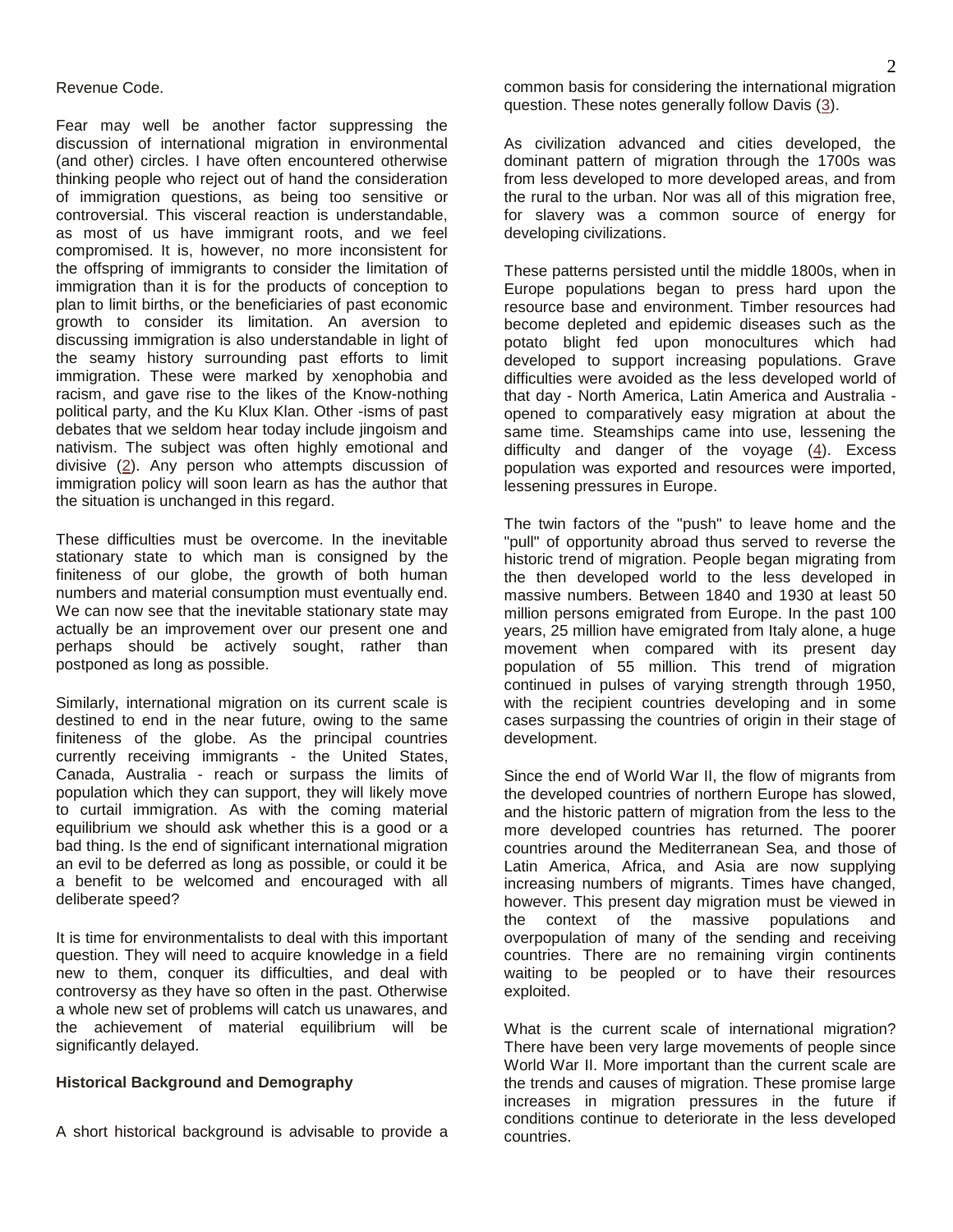In Europe, since the end of World War II, more than 10 million "guest workers" have migrated from southern Europe and the Mediterranean area into northern Europe, to participate in and facilitate the economic recovery and prosperity which followed World War II (5,6). This phenomenon has reached its zenith in Switzerland, where migrants make up 30 per cent of the work force (20).

In North America, the United States has a current population growth from natural increase of about 1.2 million persons per year, supplemented by about 400,000 legal immigrants. (Emigration is estimated at 37,000 yearly by the Bureau of the Census.) Legal immigration thus increases the U.S. rate of growth about one-third over what it would otherwise be. More than 55 per cent of these legal migrants now come from the less developed countries  $(7)$ . In addition, a new phenomenon of the last decade - large-scale illegal migration - adds an inaccurately known though apparently large number. Estimates range from 800,000 to 1 million or more yearly, most of whom come from a wide variety of less developed countries (8). Combining the lower estimate of 800,000 for illegal immigrants with 363,000 net legal immigrants, immigration accounts for about 50 per cent of the current annual population growth of the U.S. Continued to the turn of the century, these rates of immigration will account for the addition of an estimated 15 million (for legal) (9) and 40 million (for illegal) (10) persons to the U.S. For comparison, natural increase at replacement level fertility will add 38 million by the year 2000 (11). Similar situations exist in other major industrial nations.

The United States situation may be contrasted with its developing neighbor to the south. Mexico has 59 million people, an annual growth rate of about 3.2 per cent, which dictates a doubling time of 22 years. Forty-six per cent of its population is under 15 years of age (12), posed to enter a labor market in which unemployment/underemployment may be as high as 40 per cent (13,20). Mexico's natural increase is 1.8 million persons per year - 50 per cent larger than that of the United States, which has nearly 4 times as large a population. Differentials in per capital GNP across the border are perhaps 10 to 1  $(14)$ , a ratio of averages which doesn't take into account that income distribution is generally more unequal in less developed countries (15).

Mexico is one source of illegal migrants to the U.S. The driving force behind the migration northward is the great disparity in employment opportunity and income between the two nations. This differential promises to increase with time, not so much from economic growth on the American side, as from a lack of economic growth on the Mexican side, relative to its high rate of population growth.

Conditions similar to those in Mexico exist throughout the rest of Latin America, which as a whole had a 1974 population of about 325 million, a 2.7 per cent annual growth rate, a doubling time of 26 years (12), and generally high underemployment/unemployment rates. Asia and Africa have similar situations. There is obviously a great storm brewing. Any scenario for the future should take into account these massive pressures to migrate from the less to the more developed countries, whether legally or illegally.

So much for the historic setting of the immigration dilemma and the numbers involved. The phenomenon of international migration touches many other aspects of human life, and significantly affects the prospects for achieving material equilibrium. Let us look at some of these effects.

### **Effects on the Country of Emigration**

The sociological and economic analysis of international migration has focused heavily on the effects of immigration on the recipient country, and the immigrant as a person. Let's look at the largely neglected effects on the country of origin, and those individuals who are left behind. The damaging effects of the "brain drain" have long been argued. The term originally applied to the migration of highly skilled persons and students from the war-torn yet developed countries of Europe to North America. Concomitant with the recent shift to migration from the less developed nations of Asia, Latin America, and Africa, this transfer of highly skilled persons has continued and even accelerated (16).

This new form of the brain drain has a more profound impact. It is now the developing nations that lose not only some of their most talented citizens, but also the scarce capital which has gone into their rearing and training. They also lose the very persons on whom campaigns of social and economic development must be based; those with the highest expectations, the greatest initiative and intelligence, and those most dissatisfied with conditions at home. Educational systems continue to produce persons with skills inappropriate to the level of development of the country, often perpetuating patterns handed down from colonial times. Pressure to change the system is relieved as its products leave the country (17).

While there is widespread discussion in the developed countries about the effect on the less developed countries of exploitation of their material resources, there has been little concern in the same circles about the exploitation of their human resources. These are perhaps the scarcest and most valuable resources of all. The policies of the developed nations which perpetuate the brain drain, whether so intended or not, in effect are a new and subtle and highly effective form of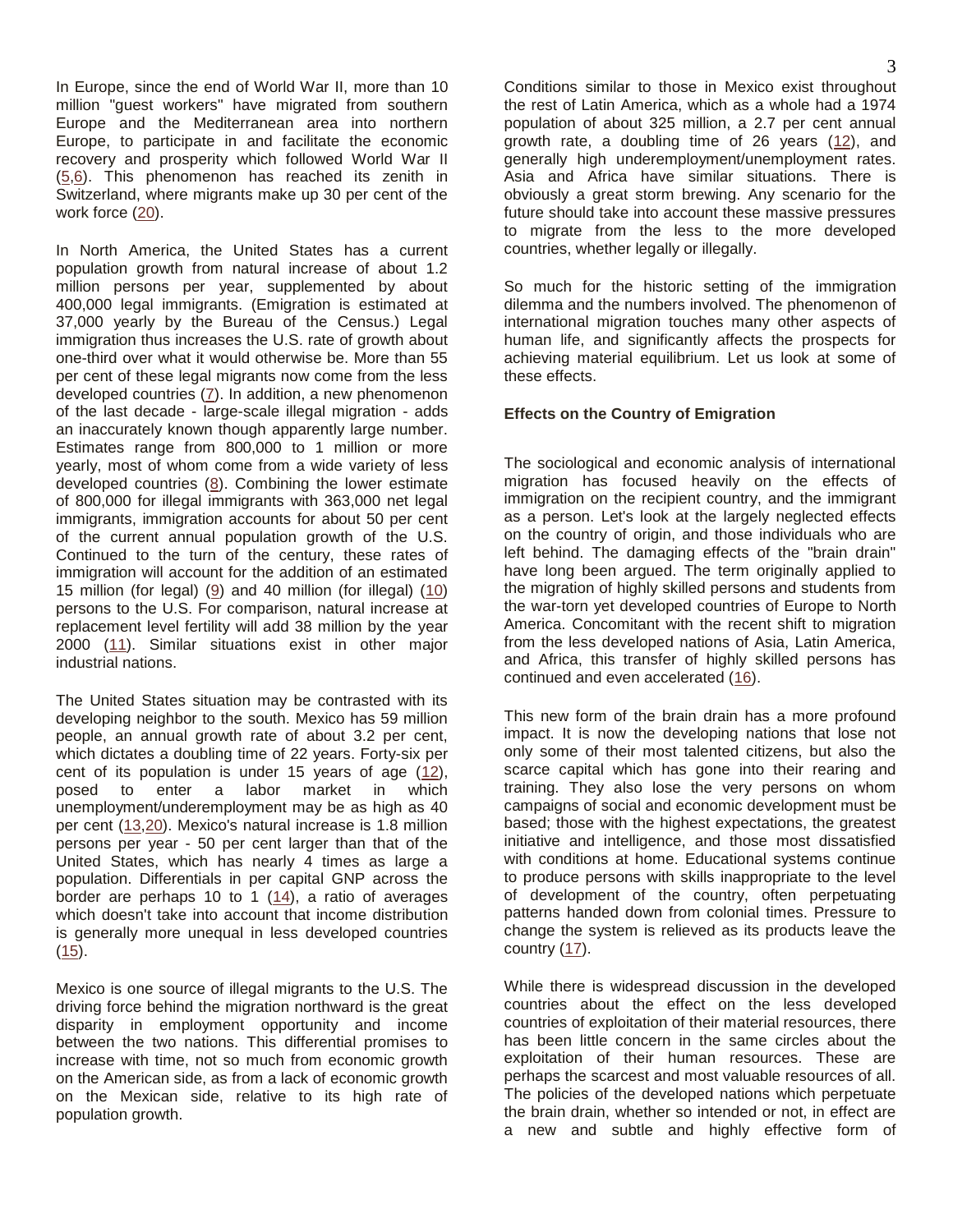colonialism. The brain drain helps ensure that the less developed nations will stay that way. Thus they will not become competitors of the more developed nations for raw materials and for markets for manufactured goods.

The loss of physicians and health workers in particular retards the development of birth control programs in the less developed countries (18). Resultant population growth further hampers their development efforts. Emigration also tends to remove persons of productive age, leaving behind the children and old people, aggravating the already high dependency ratios of the less developed countries (3). The dollar value of the "brain drain" from the less developed nations to the United States has exceeded its foreign aid to some of these same countries (17,19).

This is a form of "reverse" foreign aid. It is another example of the poor of the world subsidizing the rich. It is one more reason that the disparity in incomes between the developed and less developed countries is so large. One of the most effective forms of aid which the developed nations could give to the less developed ones is to stop appropriating their human resources.

The term "brain drain" should not blind us to the fact that most who emigrate, whether or not technically skilled or educated, have high motivation. These persons are an important key to develop at home if they are given the tools to work with.

Traditional analysis holds that these deleterious effects are in part balanced by remittances from migrant workers in the developed nations, and that this may be one of the more effective forms of foreign aid, instilled as it is at the bottom of a social structure. However, developing nations dependent on such payments are doubly vulnerable to the conditions in the developed countries. As rates of growth decline and employment falls, foreign workers are often discharged. The less developed country loses not only the foreign exchange, but often gets the unemployed worker back home as well. This is true whether the decline in the developed nation is unintended, as in Europe today, or planned, as in the transition to a stationary state. Stationary state planners in countries with large foreign worker populations will have to pay particular attention to these effects.

The value of remittances has been questioned by Jonathan Power in an excellent analysis of costs of migration to the country of origin (20). He contends that such monies are spent mainly on consumer goods, often imported, and not on financing development. In the end, trade deficits are increased. Native agricultural systems are undermined. Sights are set on emigration, and enterprising families are lost to the economy of the less developed country.

#### **Effects on the Countries of Immigration**

Let us know take a look at brain drain and related migration phenomena from the standpoint of the developed country, and in the context of the quest for the stationary economic state.

*Brain drain effects.* In recent times the countries of immigration - The Statue of Liberty's pronouncement notwithstanding - have actively sought out the skilled persons of the world as immigrants. The clear purpose has been to stimulate and facilitate perpetual economic growth and development, a purpose only recently challenged as a social good. The 1952 McCarran-Walter Immigration Act set aside 50 per cent of U.S. visas for those in the professions, who would "substantially benefit prospectively the national economy, cultural interests or welfare of the U.S." (21). There is no mention of the effect on the country of origin. There is little doubt that the infusion of highly skilled persons has been an effective economic stimulant (19,20), just as the ready supply of cheap labor provided by earlier immigrations was one of the essential factors in industrial growth.

At the same time that international migration is raising the dependency ratios of the developing nations, it reduces this ratio in the developed nation. The developed country gains highly motivated, ambitious, and hardworking persons whose goal is personal economic growth. All these factors stimulate growth.

On the pathway to stabilized world material consumption, the developed nations must not only consume absolutely or at least relatively less, but also some provision must be made for improving the living standards of the world's poor. The international migration of skilled persons has tended to increase the gap between the less and the more developed countries: its cessation is one step which would move us toward a more stable and less disparate world.

Internally, the importation of skilled persons delays the modernization of educational systems in the more developed countries as well as those of the less developed country. For instance, doctors are imported, rather than trained. This denies opportunities for upward mobility to native citizens, particularly minorities. In the United States, there are more Filipino than black doctors (9).

The developed countries have promoted skilled migration because of a faulty analysis of where their interests lie. They have asked what is good for their own country, ignoring the effect on the country of origin and on the world as a whole. It is as if the analysis of purse snatching ended with a determination of what was good for the thief, and ignored the effects on the victim. We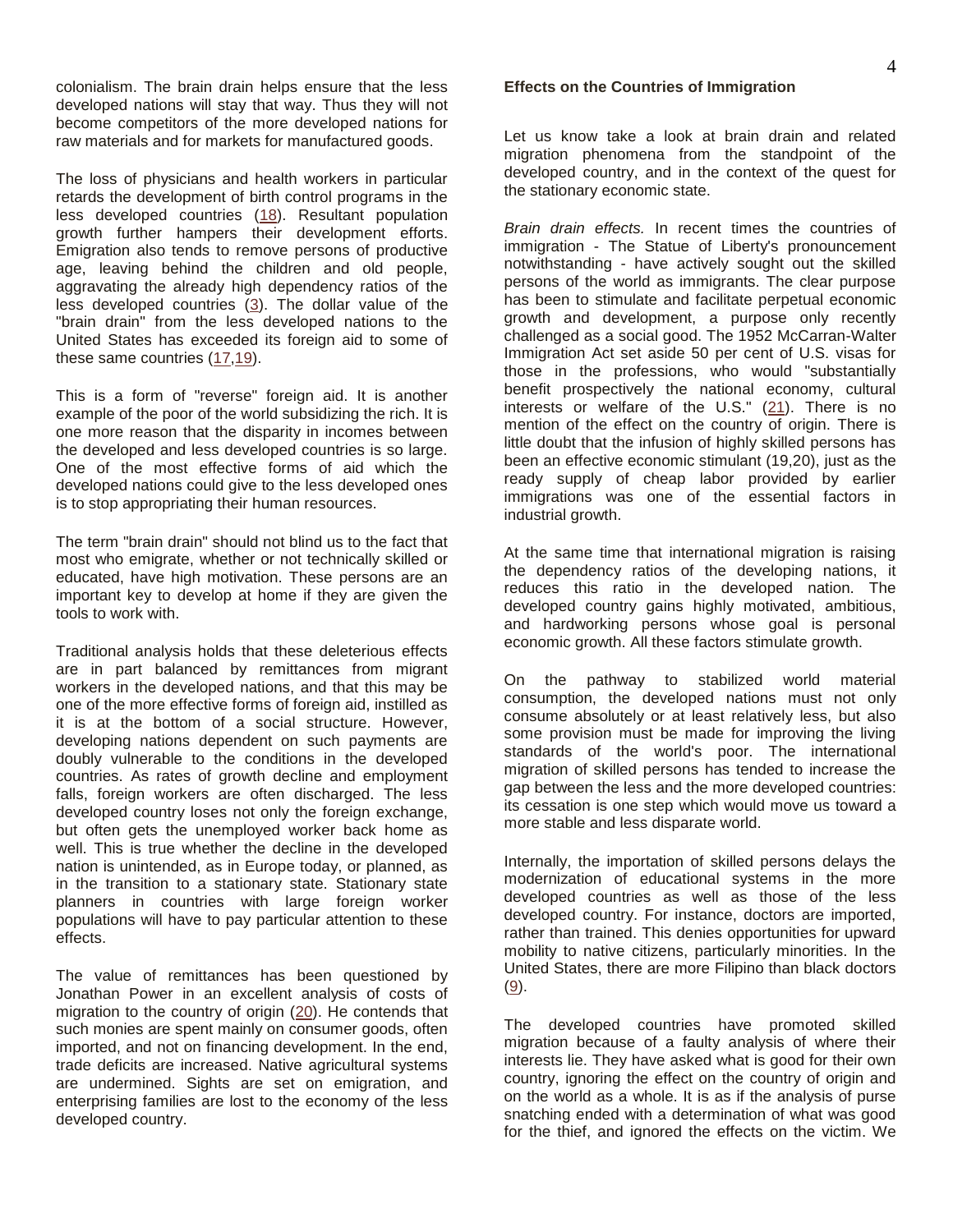need a new, broader, and world view of what is good for the developed countries. It must look not only at shortterm advantages, but also at the long term price to be paid in world instability for further increases in their prosperity, especially if a portion of that increase comes at the expense of the world's poor.

*Illegal immigration* is at least a step-child of the brain drain, for it is increasing the economic disparity between nations that is the chief impetus behind this phenomenon. There is a measure of retribution about to be meted out, however, for some of the steps that will be required for the developed countries to control illegal migration promise to very directly affect some of their most cherished liberties and freedoms. These will likely include Orwellean measures ranging from considerable restrictions on movements across international borders, to the carrying of identity cards to establish one's right to social benefits, a job, and to be in the country. Thus will the residents of the developed countries most directly experience the effects of rampant population growth and the dire economic straits of the less developed nations.

*Resource effects* should be considered. Immigration helps to perpetuate the population and economic growth of the developed nations, which, in turn, will tend to increase their draw on the world's resources. Further population growth in the food exporting countries will likely consume more agricultural land, decreasing their food production capacity. At the same time their domestic food consumption will increase. These changes will decrease the amount of food available for export. These are deleterious changes for both the developed and the underdeveloped nations.

*Demographic implications* for the developed nations were outlined in the historical section using the U.S. as an example. To the extent that legal migrants from the less developed countries bring their traditionally high fertility patterns with them, the estimates for their increase are understated, for the presented data assume replacement levels of fertility. The developed countries lose some of the benefits of their declining fertility, to the extent that averted births are replaced by immigrants. Since the mean age of migrants is in the early twenties (7), and since the bulk of the post-World War II children are just entering this same age range, immigration adds further to the existing distortion of age pyramids caused by the excessive births of that period. This is another move away from stability.

*Socioeconomic problems* should not be side-stepped, though mentioning them immediately opens one to charges of the various -isms. Migrants tend to concentrate in urban areas where jobs and their relatives are found. In the U.S., with the resident population at replacement level fertility, immigrants will account for 23 per cent of all urban growth between 1970 and 2000. They thus add to already massive urban problems.

Immigrants concentrate in a few states and cities, impacting these areas in particular (9).

Illegal immigrants tend to take jobs at the bottom of the socioeconomic scale, and thereby help to perpetuate some of the resource consumptive practices of the developed nations. Without this input of inexpensive labor, the developed society will have to choose between improving the pay and working conditions to have the job done, or going without (20). The former course would tend to level incomes, the latter would decrease consumption. Either course is desirable en route to a stationary state. As Daly has pointed out, "The rich only ride their horses - they do not clean, comb, curry, saddle and feed them, nor do they clean the stables" (22). Without someone to do the servile tasks, consumption is perforce limited by a lack of time, for the individual must do his own maintenance work. I judge this a more healthy situation both physically and ethically.

By taking jobs at the bottom of the socioeconomic scale, illegal migrants compete for jobs with the disadvantaged and highest unemployment sectors of society: minorities and teenagers, and minority teenagers in particular. This again helps to prevent leveling of incomes, and frustrates their ambitions.

The achievement of material equilibrium, and many of the emerging qualitative environmental goals of the developed countries, will require a great unanimity of values and purposes among their populations. These are unlikely to be shared by the bulk of illegal immigrants who migrate looking for personal economic growth. As with the developed countries in their early stages, and the developing countries today, the ethic of environmental quality will doubtless come a poor second to economic growth. Any language barriers will increase the difficulties. These factors will weigh against the achievement of a stationary state.

### **The World View**

There is evidence that countries which traditionally export a large proportion of their excess population postpone necessary internal demographic changes which would make such emigration unnecessary  $(3)$ . Thus emigration facilitates a segment of continued world population growth, which might otherwise be avoided. In the special case of Italy, it is interesting to speculate upon possible changes that could have occurred in the Roman Catholic attitude on birth control-related matter, if emigration had not relieved its population pressures. Such changes, if they had been brought about several decades ago could have markedly ameliorated the population problems many nations face today.

Internal migration moves people from less consumptive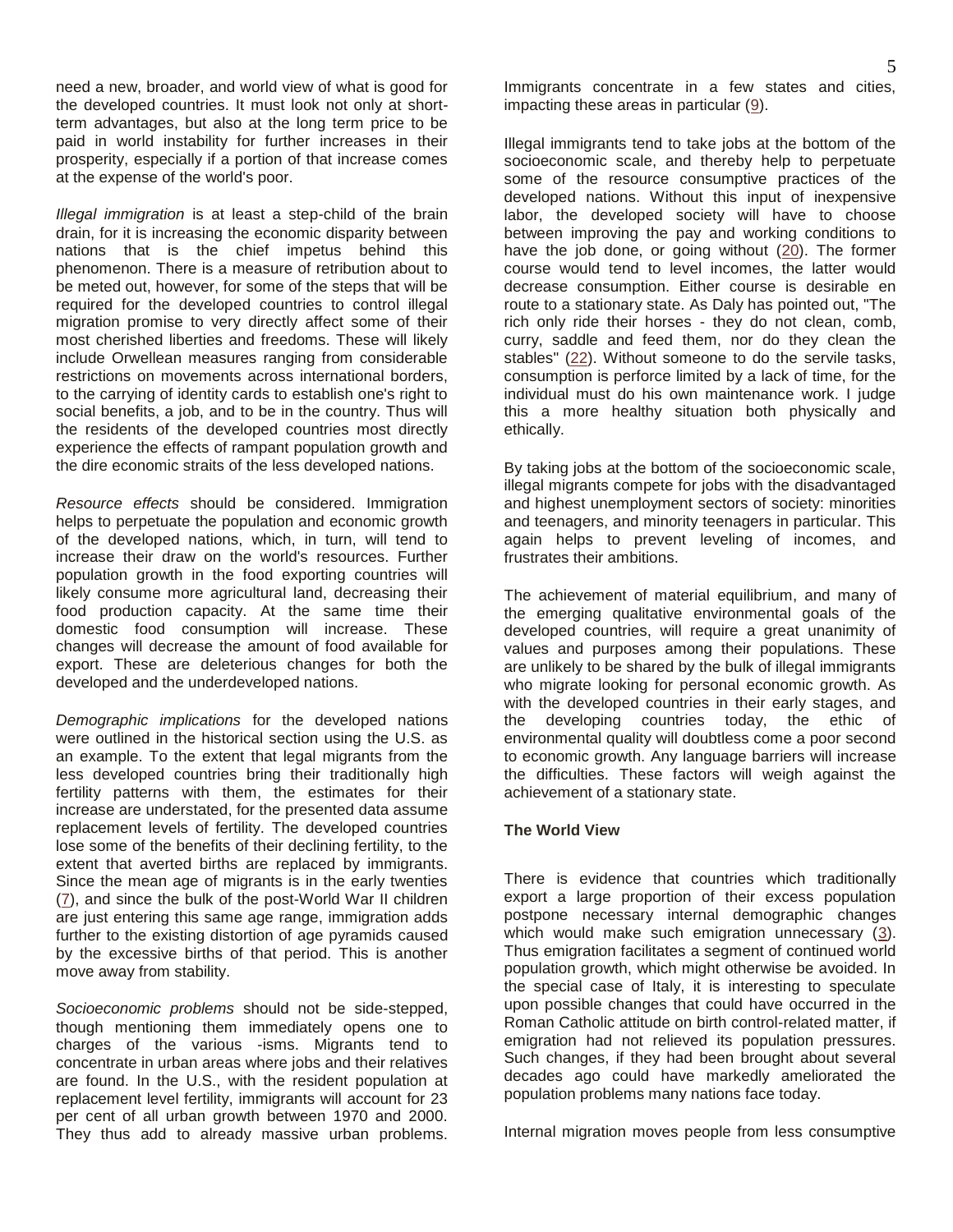lifestyles to more consumptive ones - the chief reason behind migration is the hope of improving one's economic position. It thus contributes to increasing world consumption. The change needed in the world today is just the opposite: reduction of excessive and wasteful lifestyles. The resources required to support the migrant in his new, more affluent lifestyle could support many more of his former countrymen in their less consumptive lifestyle (23).

As we approach the stationary state, throughput must be minimized, for people as well as material goods. Demographically, this implies low birth and infant mortality rates, and long life expectancy, with births equal to deaths. It also necessarily means minimal throughput from migration, with low levels of immigration equal to emigration.

The world population problem cannot be solved by mass international migration. If the developed nations took in the annual growth of the less developed nations, they would have to accommodate 53 million persons yearly. This would give them an annual growth rate of 6.3 per cent, and a doubling time of 11 years  $(3)$ . In the face of this impossibility, the main avenue open for the developed nations to help the less developed ones is to restrict their own growth, and seek to apply the resources thus conserved to the solution of the problems of the less developed nations.

#### **Conclusions**

It is time to take a fresh look at international migration in the light of the need to slow the economic growth of the developed nations, rather than stimulate it, and in turn to promote the economic growth of the less developed countries, at least to some minimal acceptable standard. Current migration policy pushes both considerations in the wrong direction, and stimulates overall population growth as well.

As certain portions of the globe deal with their problems more effectively than others, they will stabilize more quickly. This will doubtless increase their attractiveness, especially if other regions are not making progress or are even slipping backwards. This will increase pressures for international migration which, if it is allowed, will tend to destabilize those regions otherwise approaching stability. Thus international migration will have to be stringently controlled, or no region will be able to stabilize ahead of another. If no region can stabilize ahead of another, then it is likely that no region whatsoever will be able to stabilize in an orderly and humane fashion. A more hopeful scenario calls for some regions stabilizing at an early date, and then helping others to do so.

Given the demographic and development situation of the

world, the control of international migration will be one of the chief problems the developed countries will face in approaching equilibrium conditions.

Immigration may be good for the vast majority of the migrants themselves. They find new economic opportunities and in the special case of refugees, new freedoms. It emerges, however, that their migration in the main runs counter to the real interest of both the countries of origin and the recipient countries, and the world as a whole. This is true whether the analysis is conducted in the traditional growth framework, or in the context of the stationary state. What first appears as a new area of conflict between the interests of the individual and those of society, is really a conflict between the interests of the individuals who migrate and those who do not. It is time for the larger and longer range interests of the latter to prevail. We need in particular to give more weight to the interests of the unseen countrymen of the immigrant who are left behind, to live with the conditions the migrant might have helped to change.

Future historians may well record such a broadened examination as one of the factors that led to the end of the age of international migration, one of the alterations that will necessarily accompany the transition to a stationary state.

The question we face is not whether immigration should restricted, for it has been for decades in all countries. Rather, the question is, what restrictions are appropriate to today's world? Re-examination of this question is made easier by the realization that current limits are arbitrary in their origins. Many were set decades ago without consideration of population, resource, environmental, and other facts that can and should be taken into account today.

Happily, it is possible to envision a world in which international migration could become free and unfettered. Appropriately, it is the world of a stationary state, in which people in different regions are in equilibrium with resources, and in which there is a reasonable chance in each region for self-fulfillment, matched with social equity. Under these conditions, international migration could be unfettered, because there would be little incentive to move. Contentment with conditions at home, coupled with man's strong attachment to things familiar, would serve to keep most people in place. While the freedom to migrate at will is incompatible with the physical realities of today's world, it is one of many things that can be restored as man achieves balance with his environment.

### References and Notes

1. *Declaration of U.S. Policy of Population Stabilization by Voluntary Means*, 1971. Hearings on S.J. Res. 108, special Sub-committee on Human Resources, Committee on Labor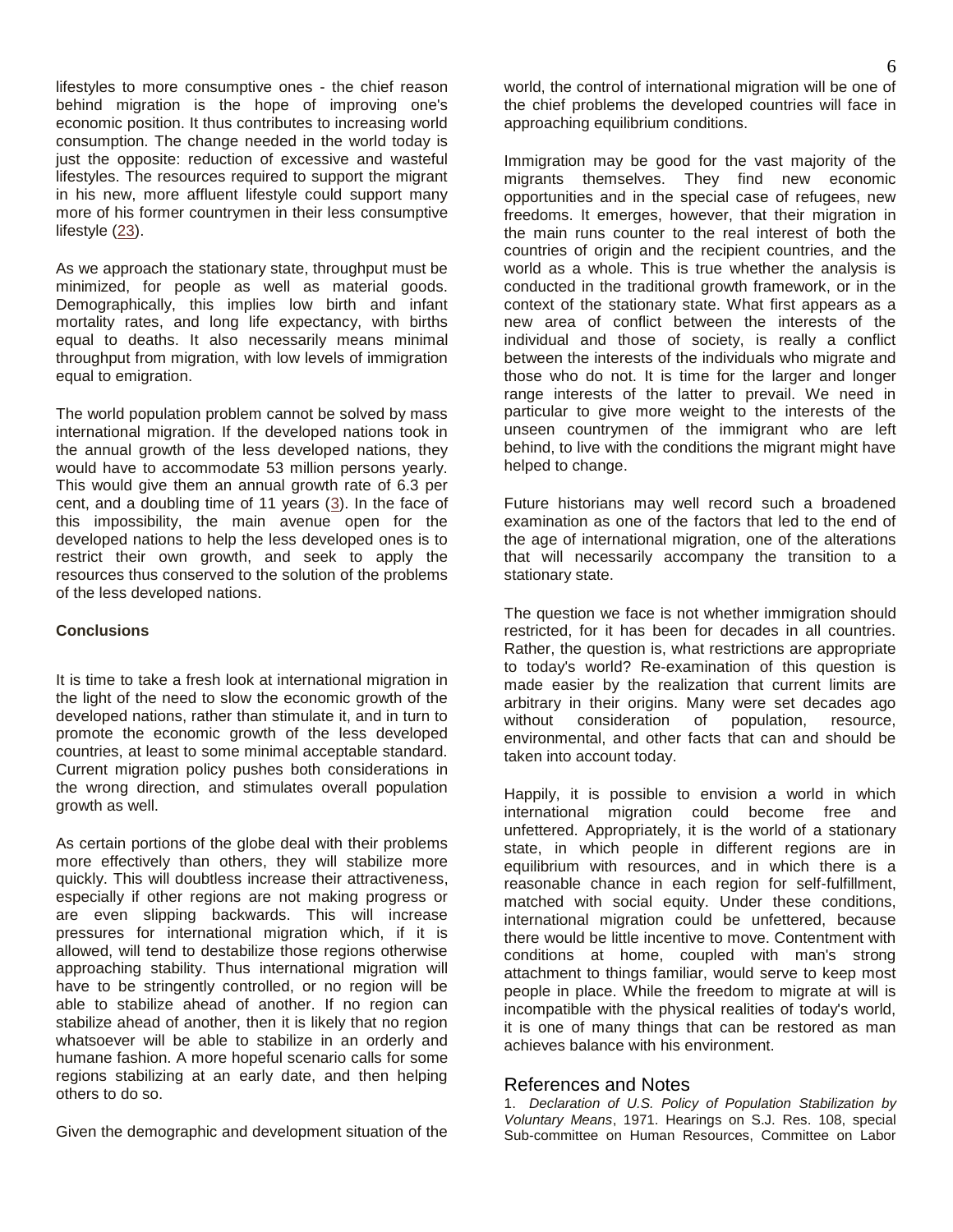and Public Welfare, August 5; October 5, 8, 14; and November 3, 1971. Doc. No 68-976, p. 13.

2. See in general, Higham, John, *Strangers in the Land*, New York: Atheneum, 1963.

3. Davis, Kingsley, "The Migrations of Human Populations," *Scientific American*, Vol. 231, No. 3, September 1974.

4. See in general, Hansen, Marcus L., *The Atlantic Migration*, 1607-1860. New York: Harper-Row Torchbooks, 1961.

5. *International Migration Trends 1950-1970*. U.N. Secretariat Background Paper for the Bucharest World Population Conference. Document E/Conf. 60/CBP/18, 22 May 1974.

6. Hume, Ian M., "Migrant Workers in Europe," *Finance and Development*, Vol. 10, No. 1, March 1973.

7. *Annual Report, Immigration and Naturalization Service*, U.S. Government Printing Office, Washington, D.C., 1974. Available from the Superintendent of Documents, price \$2.00.

8. "How Millions of Illegal Aliens Sneak into U.S," *U.S. News and World Report*, July 22, 1974.

9. *Population and the American Future, Report of the Commission on Population Growth and the American Future*. U.S. Government Printing Office, 1972. See Chapter 13. Available from the Superintendent of Documents. Price \$1.75.

10. McLellan, Andrew C., and Boggs, Michael D., "Illegal Aliens: A Story of Human Misery," *AFL-CIO Federationist*, August 1974.

11. *Current Population Reports*, *Population Estimates and Projections*. Series P-25, No. 493, December 1972. U.S. Bureau of the Census, Dept. of Commerce, See Series "X", p. 26. Available from the Superintendent of Documents, price 35¢.

12. *1975 World Population Data Sheet*, Population Reference Bureau, Washington, D.C., Available from the PRB, 1755 Massachusetts Avenue, Washington, D.C. 20036.

13. Ardman, Harvey, "Our Illegal Alien Problem," *American Legion Magazine*, December 1974. Hard data on rates of unemployment/underemployment in the developing countries are difficult to come by.

14. *1973 World Population Data Sheet*, Population Reference Bureau, Washington, D.C.

15. *The U.S. and World Development*, Overseas Development Council, New York: Praeger, 1975.

16. Keely, Charles B., "Immigration Composition and Population Policy," *Science*, Vol. 185, p. 587, 16 Aug. 1974.

17. *Brain Drain: A Study of the Persistent Issue of International Scientific Mobility*. Sub-committee on National

Security Policy and Scientific Developments, Committee on Foreign Affairs, U.S. House of Representatives. Sept. 1974. Doc. No. 35-962. Available from the Superintendent of Documents. Page \$2.15.

18. *U.S. Aid to Population/Family Planning in Asia*. Report to U.S. House of Representative, Committee on Foreign Affairs, February 25, 1973. Doc. No. 89-939, p. 9. Available from the Superintendent of Documents.

19. Fortney, Judith, "Immigrant Professionals, a Brief Historical Survey," *International Migration Review*, Vol. VI, No. 1, Spring 1972.

20. Power, Jonathan, "The New Proletariat," *Encounter*, Vol. XLIII, No. 3, Sept. l974.

21. Immigration and Nationality Act, Sect. 203(a)(3). Copies of the entire act with amendments and major case decisions are available from the Superintendent of Documents. Price \$1.00.

22. Daly, Herman, "Toward a New Economics: Questioning Growth," *Yale Alumni Magazine*, May, 1970.

23. Tanton, John, "Immigration: An Illiberal Concern?" *Zero Population Growth National Reporter*, Vol. 7, No. 3, April 1975.

24. *Annual World Refugee Report*, U.S. Committee for Refugees, New York, 1974.

25. *Immigration Policy Perspectives*, A report of the Canadian Immigration and Population Study. Ottawa: Information Canada, 1974. Available from Information Canada, 171 Slater Street, Ottawa, Ontario, Canada. Price \$1.50.

26. *International Migration, Proceedings of a Seminar on Demographic Research in Relation to International Migration, Committee for International Coordination of National Research in Demography*, Paris, 1974. Available free from CICRED, 27 rue du Commandeur - 75675 Paris - Cedex 14 France. See especially the summary statement, p. 17, and the final report, p. 284.

27. *Recommendations for a new Immigration Policy for the United States*, Zero Population Growth, 1975.

\_\_\_\_\_\_\_\_\_\_\_\_\_\_\_\_\_\_\_\_\_\_

*John H. Tanton, M.D., was Chairman of the Zero Population Growth Immigration Study Committee 1973-1975, and has been National President of Zero Population Growth since 1975. From 1971-1975 he was Chairman of the Sierra Club National Population Committee and he was Organiser and President of the North Michigan Planned Parenthood Association. He is a well known speaker on human population problems.………………………………………*

**NOTE**: The above article is **a verbatim version of the original**. It was retitled, re-edited and republished in *The Social Contract* in 2014. That version, however, omits the original byline information (given above) which usefully indicates the sources of the ethical and environmental foundations for the *Federation for American Immigration Reform*, which Tanton founded only a few years later in 1978. Best account of that founding is given in: *[Immigration Reform and America's](https://www.amazon.com/IMMIGRATION-REFORM-AMERICAS-UNCHOSEN-FUTURE/dp/1438909950)  [Unchosen Future](https://www.amazon.com/IMMIGRATION-REFORM-AMERICAS-UNCHOSEN-FUTURE/dp/1438909950)*, by Otis L. Graham, Jr., AuthorHouse, Bloomington IN, 2008. 484 pp.

\_\_\_\_\_\_\_\_\_\_\_\_\_\_\_\_\_\_\_\_\_\_\_\_\_\_\_\_\_\_\_\_\_\_\_\_\_